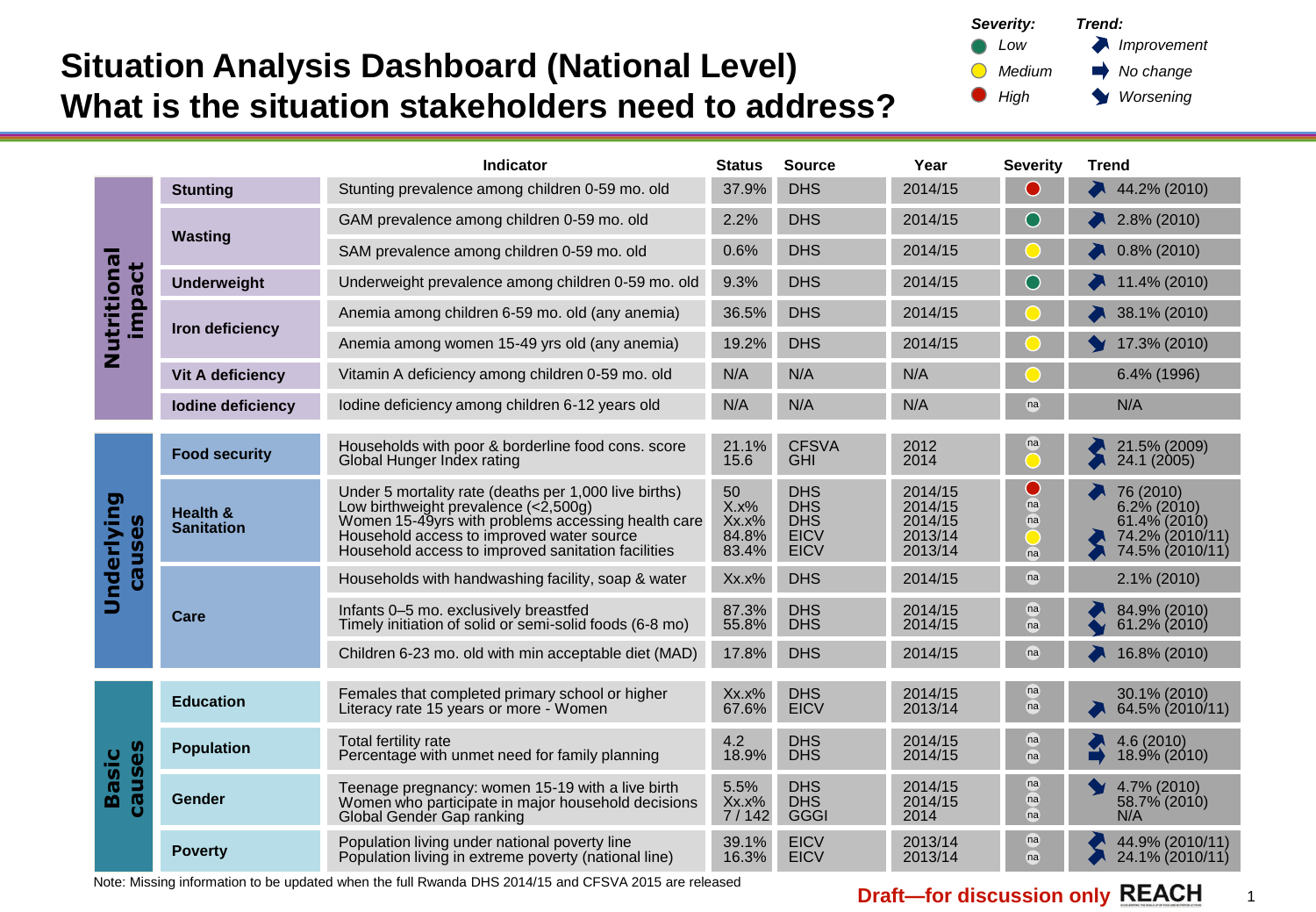## **Situation Analysis Dashboard (National Level) Gender-sensitive view highlighting data gaps**



|                        |                               | <b>Indicator</b>                                                                                                                                                                                                                                         | <b>Status</b>                            |                  | <b>Female Severity</b> | <b>Trend</b>                | <b>Male</b>    | <b>Severity</b> | Trend          |
|------------------------|-------------------------------|----------------------------------------------------------------------------------------------------------------------------------------------------------------------------------------------------------------------------------------------------------|------------------------------------------|------------------|------------------------|-----------------------------|----------------|-----------------|----------------|
| Nutritional<br>impact  | <b>Stunting</b>               | Stunting prevalence among children 0-59 mo. old                                                                                                                                                                                                          | 37.9%                                    | 32.9%            |                        | 41.1%                       | 42.7%          |                 | 47.4%          |
|                        |                               | GAM prevalence among children 0-59 mo. old                                                                                                                                                                                                               | 2.2%                                     | 2.0%             | €                      | 2.4%                        | 2.4%           |                 | 3.3%           |
|                        | Wasting                       | SAM prevalence among children 0-59 mo. old                                                                                                                                                                                                               | 0.6%                                     | 0.3%             |                        | 0.6%                        | 0.9%           |                 | 1.0%           |
|                        | <b>Underweight</b>            | Underweight prevalence among children 0-59 mo. old                                                                                                                                                                                                       | 9.3%                                     | 9.3%             | ◯                      | 10.2%                       | 9.3%           |                 | 12.7%          |
|                        |                               | Anemia among children 6-59 mo. old (any anemia)                                                                                                                                                                                                          | 36.5%                                    | 35.8%            |                        | 35.0%                       | 37.3%          |                 | 41.2%          |
|                        | Iron deficiency               | Anemia among women 15-49 yrs old (any anemia)                                                                                                                                                                                                            | 19.2%                                    | 19.2%            |                        | 17.3%                       |                |                 |                |
|                        | Vit A deficiency              | Vitamin A deficiency among children 0-59 mo. old                                                                                                                                                                                                         | N/A                                      |                  |                        |                             |                |                 |                |
|                        | <b>lodine deficiency</b>      | lodine deficiency among children 6-12 years old                                                                                                                                                                                                          | N/A                                      |                  | na                     |                             |                | na              |                |
|                        | <b>Food security</b>          | Households with poor & borderline food cons. score<br>Global Hunger Index rating                                                                                                                                                                         | 21.1%<br>15.6                            |                  | na<br>B                |                             |                | na              |                |
| Underlying<br>causes   | Health &<br><b>Sanitation</b> | Under 5 mortality rate (deaths per 1,000 live births)<br>Low birthweight prevalence $(<2,500q)$<br>Women 15-49yrs with problems accessing health care<br>Household access to improved water source<br>Household access to improved sanitation facilities | 50<br>$X.x\%$<br>Xx.x%<br>84.8%<br>83.4% | XX               | ۰<br>na<br>na<br>na    | 97<br>61.4%                 | XX             | o<br>(na)<br>na | 107            |
|                        |                               | Households with handwashing facility, soap & water                                                                                                                                                                                                       | Xx.x%                                    |                  | na                     |                             |                | na              |                |
|                        | <b>Care</b>                   | Infants 0-5 mo. exclusively breastfed<br>Timely initiation of solid or semi-solid foods (6-8 mo)                                                                                                                                                         | 87.3%<br>55.8%                           |                  | na<br>na               |                             |                | na<br>na        |                |
|                        |                               | Children 6-23 mo. old with min acceptable diet (MAD)                                                                                                                                                                                                     | 17.8%                                    | Xx.x%            | na                     | $\blacktriangleright$ 16.6% | Xx.x%          | na              | 17.1%          |
| causes<br><b>Basic</b> | <b>Education</b>              | Females/male that completed primary school or higher<br>Literacy rate 15 years or more                                                                                                                                                                   | Xx.x%<br>72.1%                           | Xx.x%<br>67.6%   | na<br>na               | 30.1%<br>64.5%              | Xx.x%<br>77.3% | na<br>na        | 33.4%<br>75.7% |
|                        | <b>Population</b>             | Total fertility rate<br>Percentage with unmet need for family planning                                                                                                                                                                                   | 4.2<br>18.9%                             | 4.2              | na<br>na               | 4.6                         |                | na              |                |
|                        | Gender                        | Teenage pregnancy: women 15-19 with a live birth<br>Women who participate in major household decisions<br>Global Gender Gap ranking                                                                                                                      | 5.5%<br>Xx.x%<br>7/142                   | 5.5%<br>$Xx.x\%$ | na<br>na<br>na         | 4.7%<br>58.7%               |                | na              |                |
|                        | <b>Poverty</b>                | Population living under national poverty line<br>Population living in extreme poverty (national line)                                                                                                                                                    | 39.1%<br>16.3%                           |                  | na<br>na               |                             |                | na<br>na        |                |

Note: Missing information to be updated when the full Rwanda DHS 2014/15 and CFSVA 2015 are released